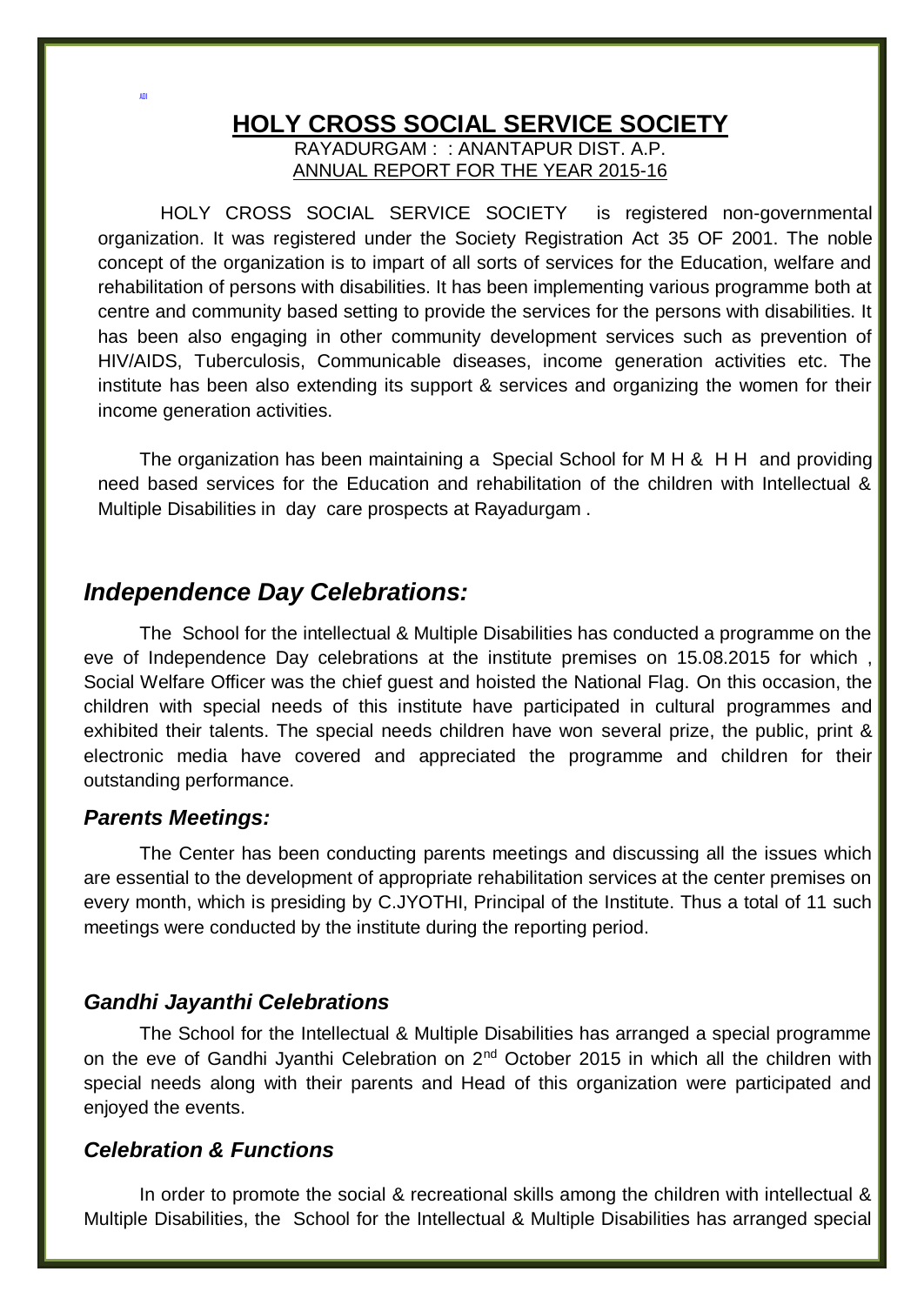programmes on the eve on Celebration of National Festivals of all religion and birthday of children, in which they are actively participating and enjoying the events.

Most of the time the institute arranging cultural events in which the children with intellectual & multiple Disabilities were actively participating and earning good appreciations from the public, which help to move forward with courage and confidence for the betterment.

# **World Disabled Day Celebrations**

The School for the Intellectual & Multiple Disabilities has arranged a special programme on the eve of world disabled day celebration on 03.12.2015 at the institute premises. On this occasion this institute has conducted cultural events in which the children with intellectual & Multiple disabilities were participated in various events and won several prizes.

This institute has also arranged a rally in view to raise the awareness among the public on the issues related to disabilities and rehabilitation and promotion of their rights & advocacy.

## *Republic Day Celebrations:*

The Institute has arranged a special function on the eve of Republic Day celebrations at the special school premises, 26.01.2016 for which Dr. Ramana Rao, Medical Officer was the chief guest. Hoisted the National Flag and addressed the children with special needs, management and entire faculty of the Institute and distributed fruits & sweets to the children with disabilities as token of love & affection. On these occasions, this institute has also arranged a special function for aids & appliances distribution to the needy persons with disabilities for which Dr. Ramana Rao, Medical Officer was the chief guest. In this function this institute has distributed, 02 Tricycles, 03 Walkers, 02 Hearing Aids to the needy persons with disabilities.

### **Swachha Bharat:**

According with the inspiration of Prime Minister Sri Modiji we are also participated in Swachha Bharat programme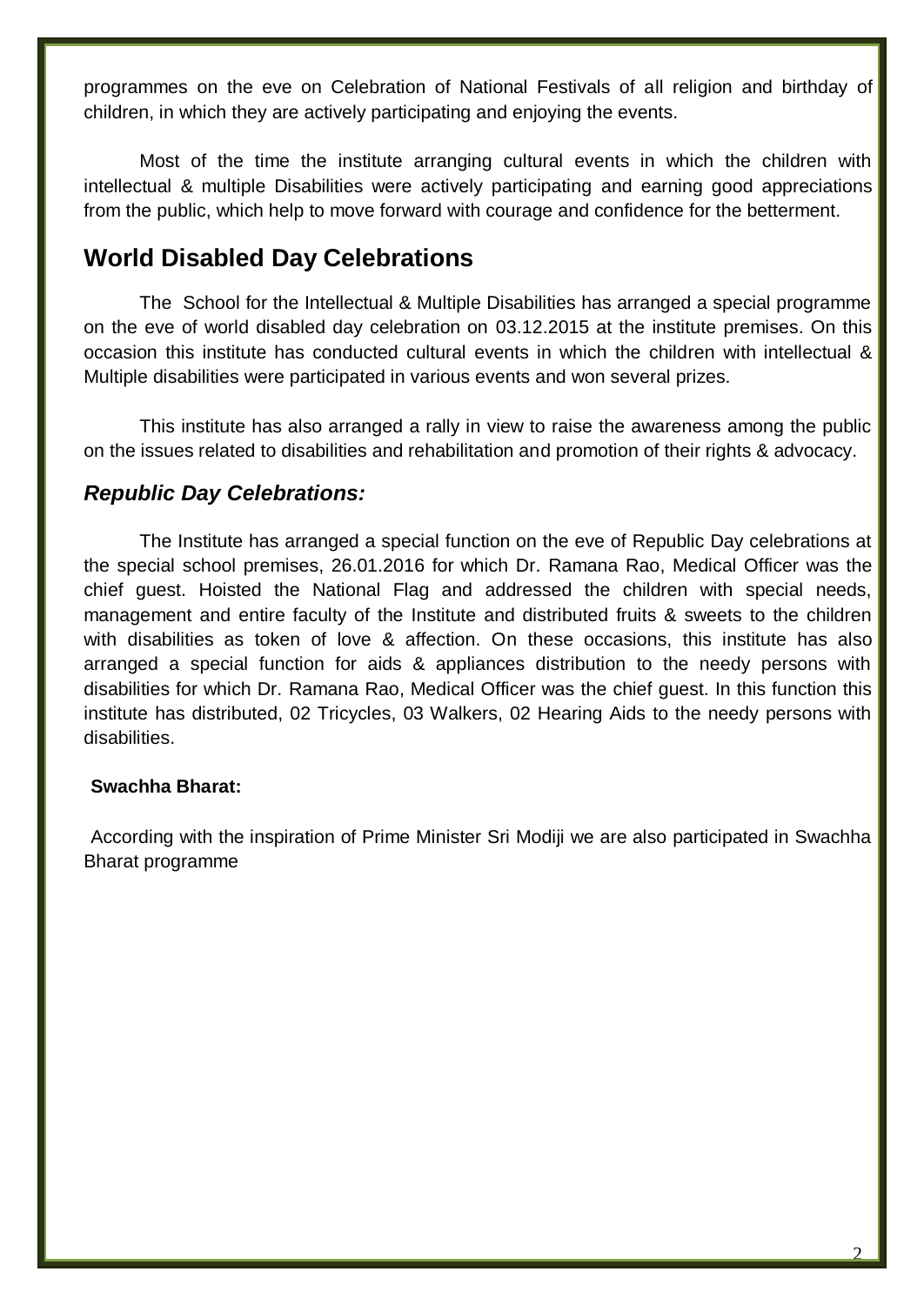# **HOLY CROSS SOCIAL SERVICE SOCIETY**

RAYADURGAM : : ANANTAPUR DIST. A.P. ANNUAL REPORT FOR THE YEAR 2016-17

 HOLY CROSS SOCIAL SERVICE SOCIETY is registered non-governmental organization. It was registered under the Society Registration Act 35 OF 2001. The noble concept of the organization is to impart of all sorts of services for the Education, welfare and rehabilitation of persons with disabilities. It has been implementing various programme both at centre and community based setting to provide the services for the persons with disabilities. It has been also engaging in other community development services such as prevention of HIV/AIDS, Tuberculosis, Communicable diseases, income generation activities etc. The institute has been also extending its support & services and organizing the women for their income generation activities.

The organization has been maintaining a Special School for M H & H H and providing need based services for the Education and rehabilitation of the children with Intellectual & Multiple Disabilities in day care prospects at Rayadurgam .

# *Independence Day Celebrations:*

The School for the intellectual & Multiple Disabilities has conducted a programme on the eve of Independence Day celebrations at the institute premises on 15.08.2016 for which , Social Welfare Officer was the chief guest and hoisted the National Flag. On this occasion, the children with special needs of this institute have participated in cultural programmes and exhibited their talents. The special needs children have won several prize, the public, print & electronic media have covered and appreciated the programme and children for their outstanding performance.

### *Parents Meetings:*

The Center has been conducting parents meetings and discussing all the issues which are essential to the development of appropriate rehabilitation services at the center premises on every month, which is presiding by C.JYOTHI, Principal of the Institute. Thus a total of 11 such meetings were conducted by the institute during the reporting period.

## *Gandhi Jayanthi Celebrations*

The School for the Intellectual & Multiple Disabilities has arranged a special programme on the eve of Gandhi Jyanthi Celebration on 2<sup>nd</sup> October 2016 in which all the children with special needs along with their parents and Head of this organization were participated and enjoyed the events.

## *Celebration & Functions*

In order to promote the social & recreational skills among the children with intellectual & Multiple Disabilities, the School for the Intellectual & Multiple Disabilities has arranged special programmes on the eve on Celebration of National Festivals of all religion and birthday of